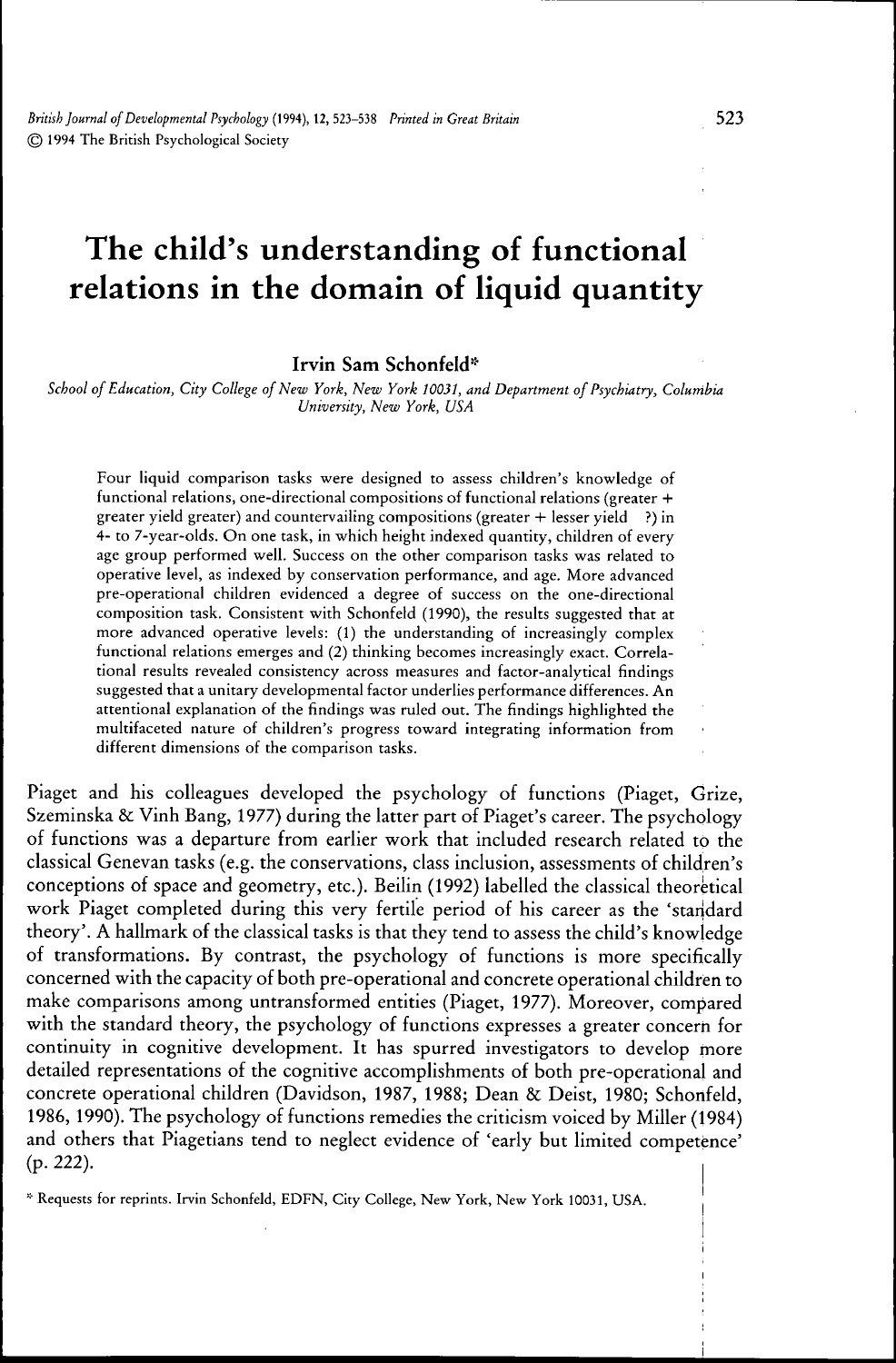# 524 *Irvin Sam Schonfeld*

The present study constitutes an extension of other work (Schonfeld, 1986, 1990) on the relevance of the psychology of functions to the child's capacity to compare untransformed quantities. Using discrete arrays, Schonfeld (1990) found that preoperational children exhibit a rudimentary knowledge of one-way functions involving two-, one- and none-to-one correspondences and one-directional compositions of functional relations. He found that at more advanced operative levels children begin to understand more complicated correspondence relations. Schonfeld (1986) also found that operative level is related to the child's capacity to take advantage of 'solution aids' such as counting and matching in solving problems involving correspondences.

In contrast to studies that examined the child's capacity to compare discrete arrays, the present study examined the capacity of pre-operational and concrete operational children to compare untransformed liquid quantity. Research on the development of the child's capacity to compare liquid quantity has been far less extensive than research on the child's capacity to compare discrete-quantity arrays. A study by Kaplan (1987) linked conservation of continuous quantity (liquid) to the child's capacity to use measurement in comparing liquid quantity. McShane & Morrison (1983, 1985) found that, while 3-year-olds tend to use a relative-fullness strategy in judging liquid quantity, 4-year-olds are more likely to rely on height cues. These studies employed single-item measures of the constructs under investigation; their results were, therefore, subject to some unreliability.

The tasks employed in the study described in this paper assessed the child's capacity to abstract quantitative comparisons *without* the aid of measurement utensils. For example, in one task a child was presented two glasses, of identical diameter, each containing liquid (the same-diameter task depicted in Fig. 1). According to the psychology of functions, judgements of relative quantity can be founded on a one-way mapping of height onto quantity:  $y = f(x)$  where x represents height and y, quantity. In other words, quantity is a function of height. The taller column of liquid would be judged the greater.

The Genevans employ the term 'one-way' in two senses. First, one-way functional tasks do not require the 'invertible' operations commonly explored in traditional tests of the concrete operations (e.g. the conservations) in which judgements concerning the restoration of a changed quantity to its original state are implicated. The psychology of functions is concerned with the capacity of the pre-operational child to understand asymmetrical relations such as 'there is more red juice than green juice' or 'Mary is older than Jane'. A limitation is that the pre-operational child will have difficulty simultaneously grasping the logical equivalents of these asymmetrical relations (i.e. 'there is less green juice than red juice' or 'Jane is younger than Mary'; Beilin, 1992). Second, the tasks are 'one-way' in the sense that although  $\gamma$  is a function of x, x can be, but is not necessarily, a function of *y.*

For the Genevans, knowledge of one-way functions emerges, in pre-operational thought, out of action schemes related to points of arrival or the ordering of distances covered by objects that were moved (Piaget, 1968). Everyday activities, accessible to preoperational children, that involve one entity 'going beyond' another frequently identify the greater quantity or longer distance. Pre-operational children would be expected to perform well on same-diameter (SD) comparisons. Functional relations can also be permuted and made more complex (Piaget *et al.,* 1977). These complexities are seen in the same-height and two-part tasks described below.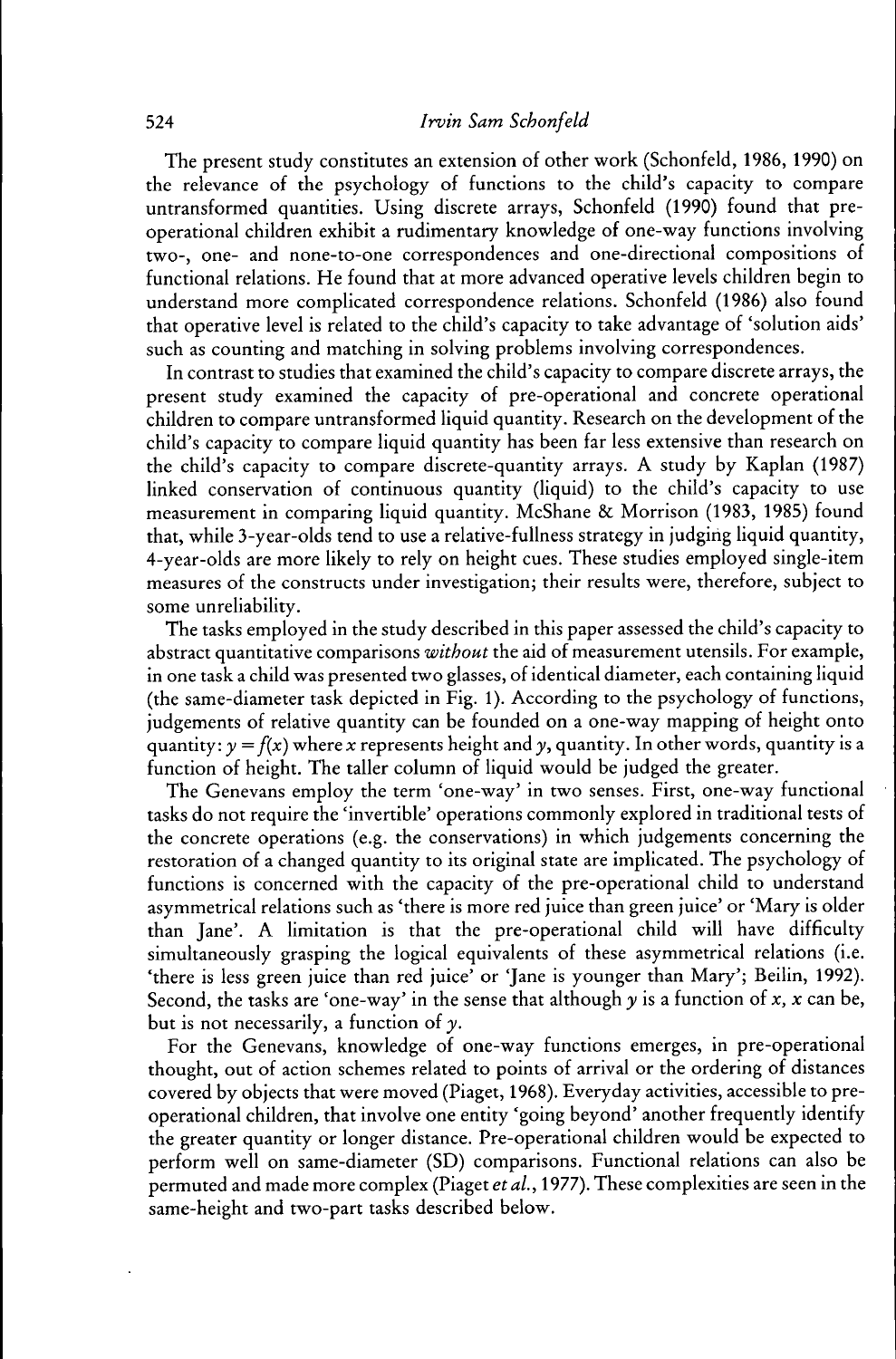

Figure 1. Examples of the comparison tasks.

In the same-height (SH) task, two equally tall glasses having different diameters contained liquids that rose to equivalent heights (see Fig. 1). Judgements concerning the relative quantity of the liquids could be made accurately by indexing quantity to diameter. Height, however, is so strongly fixed as a cue (Miller, 1973), that preoperational children are unlikely to succeed at comparison tasks in which diameter indexes quantity. In the Genevan view, the 'decentreing' attendant upon, the development of the concrete operations enables the child to use diameter to index quantity. A parallel process occurs with discrete quantity (Schonfeld, 1986, 1990).

Both two-part tasks assessed the child's capacity to compare two amounts of liquid, each amount comprising spatially distinct subquantities. In both tasks, the height of the liquid mapped onto quantity. (The two-part tasks were not really 'height' tasks in the sense that the children were asked to index explicitly quantity by height. The children in the age groups studied [4- to 7-year-olds] related height to quantity virtually without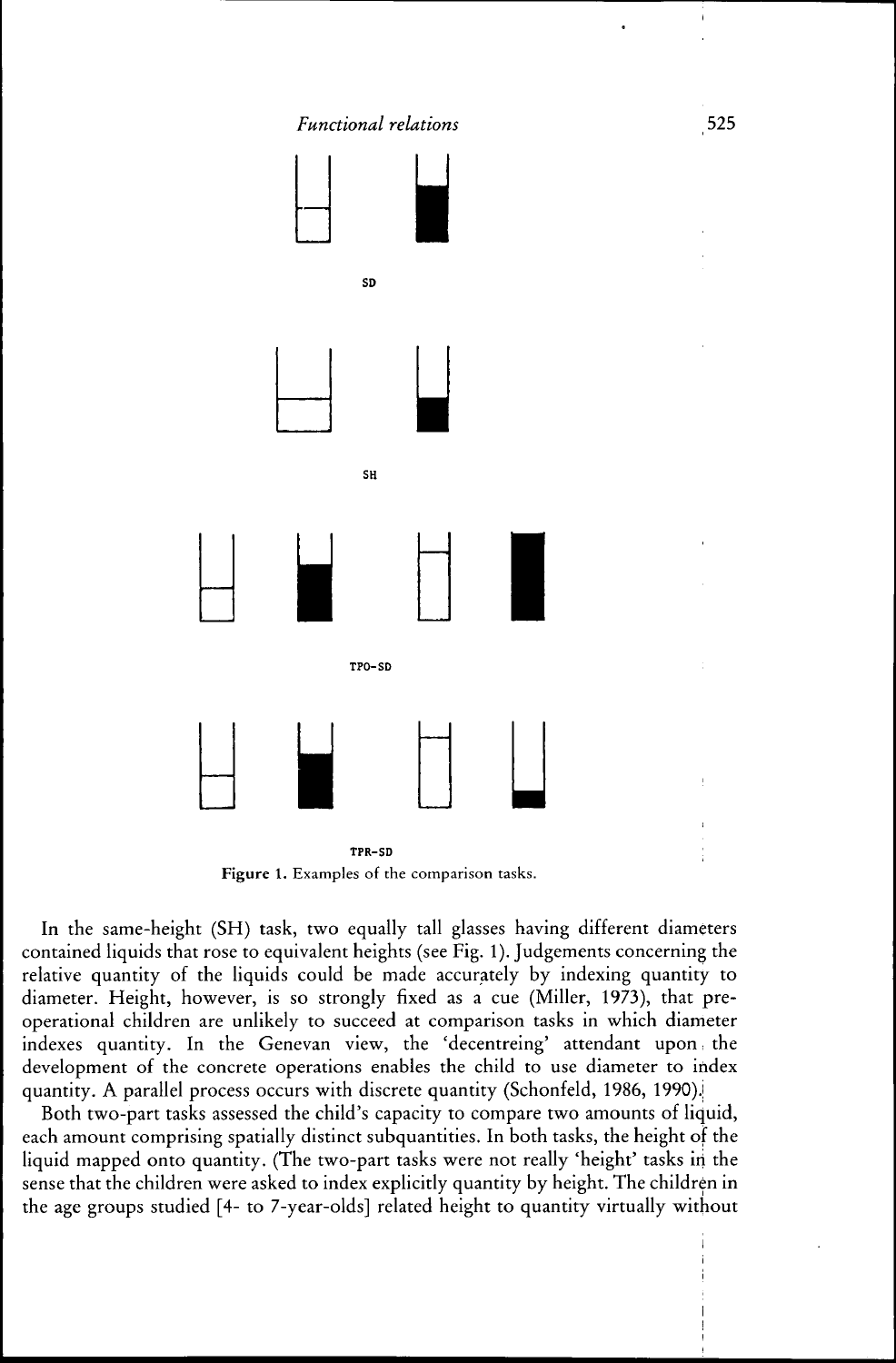error. The purpose of the tasks was to ascertain the extent to which children compare quantities comprising distinct subquantities given the background that the children map height onto quantity virtually without error when examining containers that have the same diameter.) These tasks, which did not require formal measurement procedures, were particularly apt because children in the age range studied tend to compare fluid quantity by visual inspection (Miller, 1984). In the 4-7 age group numerical cues are potentially interfering (Miller, 1984).

In two of the four trials in the first two-part task, the colour of the greater of the two subquantities on the left was the same as the colour of the greater of the two subquantities on the right (the two-part one-way [TPO] composition comparison depicted in Fig. 1). In the language of the psychology of functions, a comparison of the total quantities (the same-colour subquantities combined), requires the one-way composition of two samedirectional subquantity relations:  $(R1 > G1) + (R2 > G2) \rightarrow (R > G)$ . R represents the red liquid employed in comparison tasks and G the green.

Because each of the two trials requires children to integrate information from four glasses, the trials were expected to be more difficult than the SD trials, which use only two glasses. Schonfeld (1990) found that pre-operational children showed a degree of success on the discrete quantity analogue of this liquid comparison task. It was therefore hypothesized that pre-operational children would similarly demonstrate some success on the TPO liquid trials, although not to the same extent as on the SD trials. If, on the other hand, children judge the total quantity by simply fixing attention on the tallest column of liquid without integrating information from the four glasses, then performance on the above two TPO trials and the SD trials would be very similar.

In another TPO trial, the two tallest quantities of liquid, Rl and Gl, were equal in height; of the two remaining (and shorter) quantities R2 and G2, G2 was taller. In the language of the psychology of functions, a comparison of the total quantities requires the following composition:  $(G1 = R1) + (G2 > R2) \rightarrow (G > R)$ . If, however, children base their judgement of the total quantity of G and R by attending to the tallest column of liquid, they would be inclined to err because G1 and R1 are equal. They would mistakenly judge total R to equal total G. Responses to this and other trials were used to provide clues to the bases for the children's judgements.

In the second two-part liquid comparison task, two conditions were satisfied: (1) visually corresponding subquantities were unequal; (2) the direction of the inequality that held between the corresponding subquantities on the left was the reverse of the direction of the inequality that held between the subquantities on the right (see the twopart reverse [TPR] composition comparison depicted in Fig. 1). In the TPR comparison, the subquantities on the left are Gl and Rl, respectively, and the subquantities on the right are G2 and R2. Although, in total, G is greater than R, Gl is less than Rl. This is because the excess of G2 over R2 is greater than the excess of Rl over Gl. In order to render an accurate judgement, the child must compare one colour's advantage on the left to the other colour's advantage on the right. If R and G were equal, the Gl-Rl and G2- R2 differences would exactly compensate for each other. Schonfeld (1986, 1990) described discrete quantity analogues of the TPR liquid comparisons.

Accuracy on the discrete quantity analogues requires the coordination or crossreferencing of countervailing subquantity comparisons (Schonfeld, 1990). A feature of concrete operational thought known as compensation involves the capacity to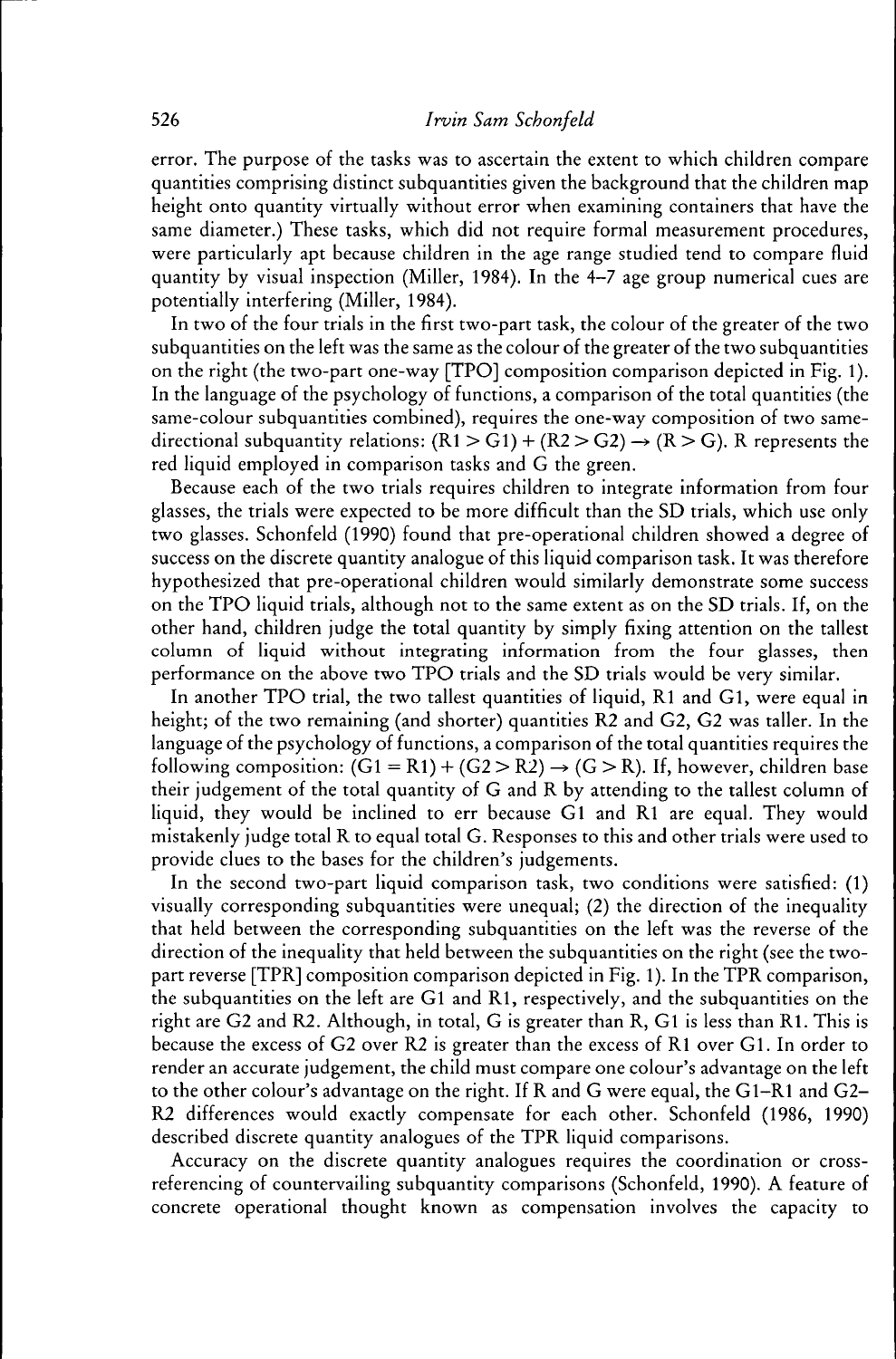coordinate, or multiply, relations (Piaget, 1965; Silverman & Rose, 1982). Within the framework of the psychology of functions, compensation involves the capacity to coordinate functional relations (Piaget *et al.,* 1977). To compare the total amount of red and green liquid accurately, the child must compare the difference between two differences ( $R\hat{1}-G1+R\hat{2}-G2$ ) while taking into account the opposing directions of those differences. Given the complexities of the coordinations, it was expected that children would perform better on a task involving the coordination of one-directional subquantity comparisons (the TPO task) than on a task involving countervailing subquantity comparisons (the TPR task).

Four hypotheses were explored. First, the notion that pre-operational children can succeed on one-way compositional tasks was assessed. Second, the hypothesis that the TPR task is more difficult than the TPO task was examined. Third, because the Genevans advance the view that performance on tasks operationalizing the child's understanding of functional relations is as much an index of operative development as performance on the traditional transformational tests (Schonfeld, 1990), the relation of performance on the one-way function comparison tasks to traditional Piagetian measures was examined. Fourth, factor-analytical evidence was also adduced to assess further the idea that children's knowledge of static liquid comparisons and traditional transformational comparisons reflects continuity in development. The study also evaluated the view that attentional factors shaped performance on the two-part tasks.

## Method

# *Subjects*

A total of 102 children ranging in age from 4 years, 0 months, to 7 years, 11 months, were administered liquid comparison tasks. Their mean age was 5 years, 11 months. The children attended fee-paying private schools. An informal review of their parents' occupations confirmed that the children came from middle- and upper-middle-class homes. Both sexes were equally represented and about 90 per cent of the children were white.

## *Materials*

All containers used in the comparison tasks were 5 in. (12.70 cm) high, made of clear plastic and cylindrically shaped. The vessels had diameters of 2, 3 and 4 in. (5.08, 7.62 and 10.16 cm) and held water that had been coloured either red or green by food colouring. Figure 1 shows examples of the containers. Sesame Street finger puppets named Bert and Ernie were also used in the tasks. In the test of conservation of continuous quantity, two 4 in.  $\times$  3 in. (10.16 cm  $\times$  7.62 cm) clear plastic, cylindrically shaped vessels served as standard containers. One 4 in.  $\times$  4 in.  $(10.16 \text{ cm} \times 10.16 \text{ cm})$  vessel, one 9 in.  $\times$  2 in.  $(22.86 \text{ cm} \times 5.08 \text{ cm})$  vessel and two 4 in.  $\times$  2 in.  $(10.16 \text{ cm} \times 5.08 \text{ cm})$  vessels were employed as comparison containers. Black checkers and red checkers were used in the test of conservation of number.

## *Design*

The children were seen in two sessions, randomly ordered, not more than four days apart. Approximately half the children were administered a set of four liquid comparison tasks and two presentations of a test of conservation of continuous quantity (liquid) in the first session. The other children were administered the tasks and the liquid conservation tests in the second session. Schonfeld (1986) described the four numerical comparison tasks, not relevant to this study, and two tests of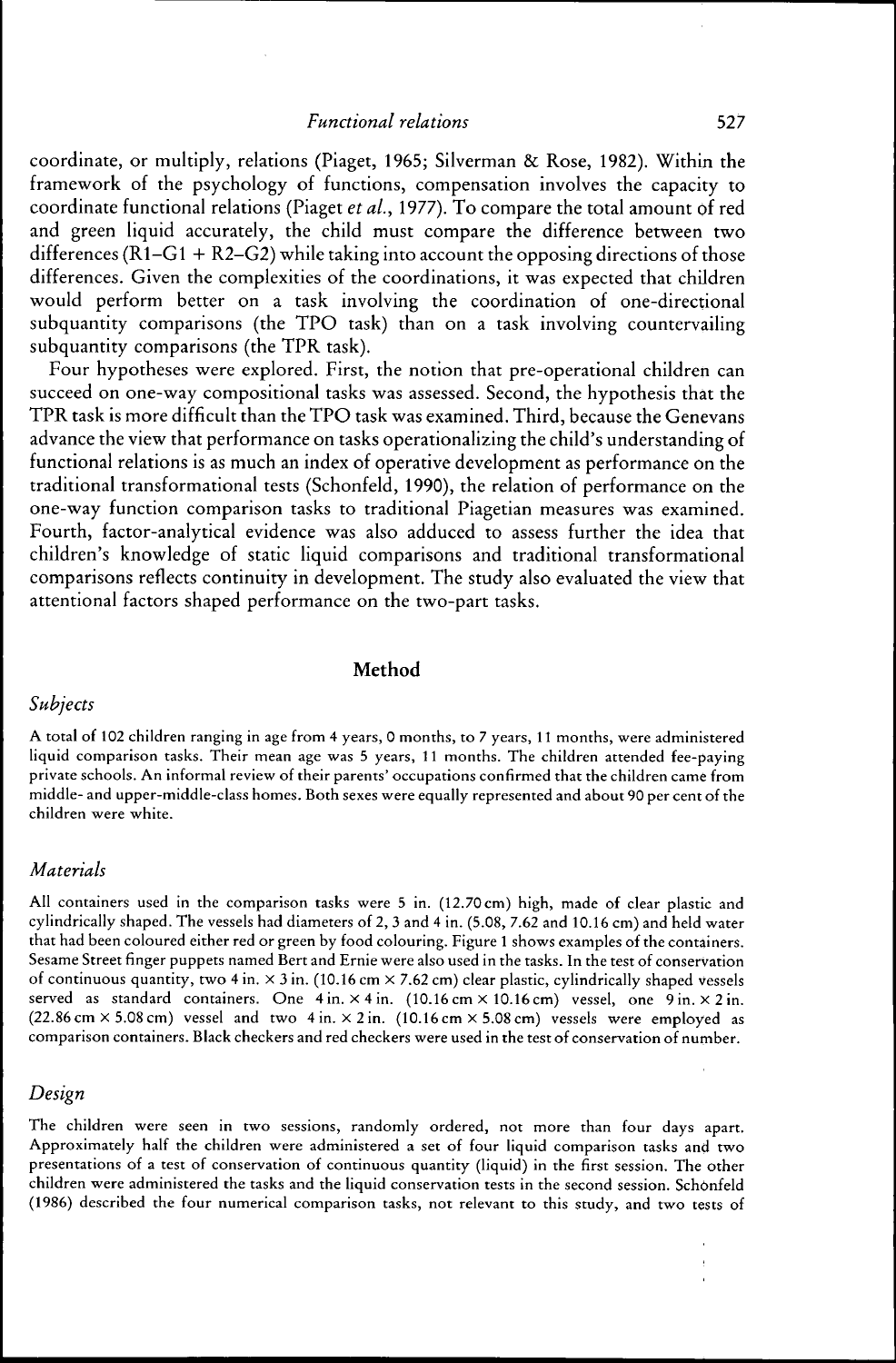# 528 *Irvin Sam Schonfeld*

conservation of number that were administered in the alternate session. Two children present for the liquid-task session were absent for the numerical-task session.

The four liquid comparison tasks included the same-diameter (SD), same-height (SH), two-part oneway (TPO) composition, and two-part reverse (TPR) composition tasks. Within each session were two counterbalanced orders of administration: (1) liquid conservation, SD, SH, TPO, TPR, liquid conservation; (2) liquid conservation, TPO, TPR, SD, SH, liquid conservation.

## *Procedure*

*Comparison tasks.* Each comparsion task consisted of four trials. An example of one comparison trial from each task is presented in Fig. 1. In each trial the container of green liquid was represented as Bert's juice and the container of red liquid as Ernie's juice. During every trial the Bert puppet stood next to a container of green liquid and the Ernie puppet next to a container of red liquid. In every task two unequal quantities were presented in three of the trials and two equal quantities in one trial. In each task, no puppet received the greater quantity of 'juice' in more than two trials and, over the four tasks, Bert received more as often as Ernie.

In every SD and SH trial the child was presented with two containers, one holding red liquid and the other green liquid. In the SD task the two containers in any trial had the same diameter. The heights of the columns of liquid in the paired containers differed in three of the four trials.

In every trial of the SH task the two liquids, one red and the other green, rose to the same height. In three of the four SH trials the two containers had different diameters. In every SD and SH trial the child was asked, 'Did Bert get more juice? Or did Ernie get more juice? Or did both puppets get the same amount of juice?' The order of the questions was rotated.

In every trial in the two two-part tasks the child was presented with two containers holding red liquid and two holding green liquid, as depicted in the figure. In any one trial, all four containers had the same diameter. In the equality trial in the TPO task the green and red subquantities on the left were equal to each other and the two subquantities on the right were equal to each other. In the equality trial in the TPR task the difference between the pair of subquantities on the left equalled the difference between the pair of subquantities on the right.

The administration of the two-part tasks differed somewhat from the administration of the tasks involving undivided quantities. At the beginning of the first trial in each two-part task, the subquantities on the left were represented as the juice the puppets received in the morning and the subquantities on the right as the juice the puppets received in the afternoon. In each trial, the child initially compared the two subquantities on the left that were represented as the morning juice. Then the child compared the two subquantities on the right that were represented as the afternoon juice. Every child made these comparisons accurately. Then the child compared the total amount of green juice to the total amount of red juice, i.e. the juice that Bert and Ernie got 'for the whole day, morning and afternoon together', using the same three questions described above with orders rotated.

*Conservation of liquid test.* Each conservation of liquid test consisted of three trials. In the first trial, the child was shown the two 4 in. × 3 in. standard containers holding equal amounts of red and green 'juice'. The standard containers were half filled. Once the child was satisfied that there was as much red as green liquid, the examiner poured all the red (green) liquid into the 4 in. X 4 in. comparison container. The child was asked if one amount was more or if the two amounts were equal and the reason for his or her judgement. The second trial began when, with the child's agreement, equal amounts of red and green liquid were placed in the two standard containers. During this trial the green (red) liquid was poured into the 9 in.  $\times$  2 in. container, and the child was questioned. The order of the first two trials and the colour of the liquid poured were counterbalanced. The third trial parallelled the second except that the red (green) liquid was poured into the two  $4 \text{ in.} \times 2 \text{ in.}$ containers.

Children who responded incorrectly on all trials of both tests of liquid conservation were classified as nonconservers. Children who, on both tests, responded correctly on at least two of the three trials and supplied adequate justification for their responses (e.g. reversibility, addition-subtraction) were classified as conservers. An 'improver' was operationally defined as a child who failed to respond correctly on all three of the trials on the first liquid conservation test but who responded correctly and supplied adequate justification for his or her correct responses on at least two of the three trials of the second test. Since the performance of only two children conformed to this pattern, the category of improver was excluded from the analyses.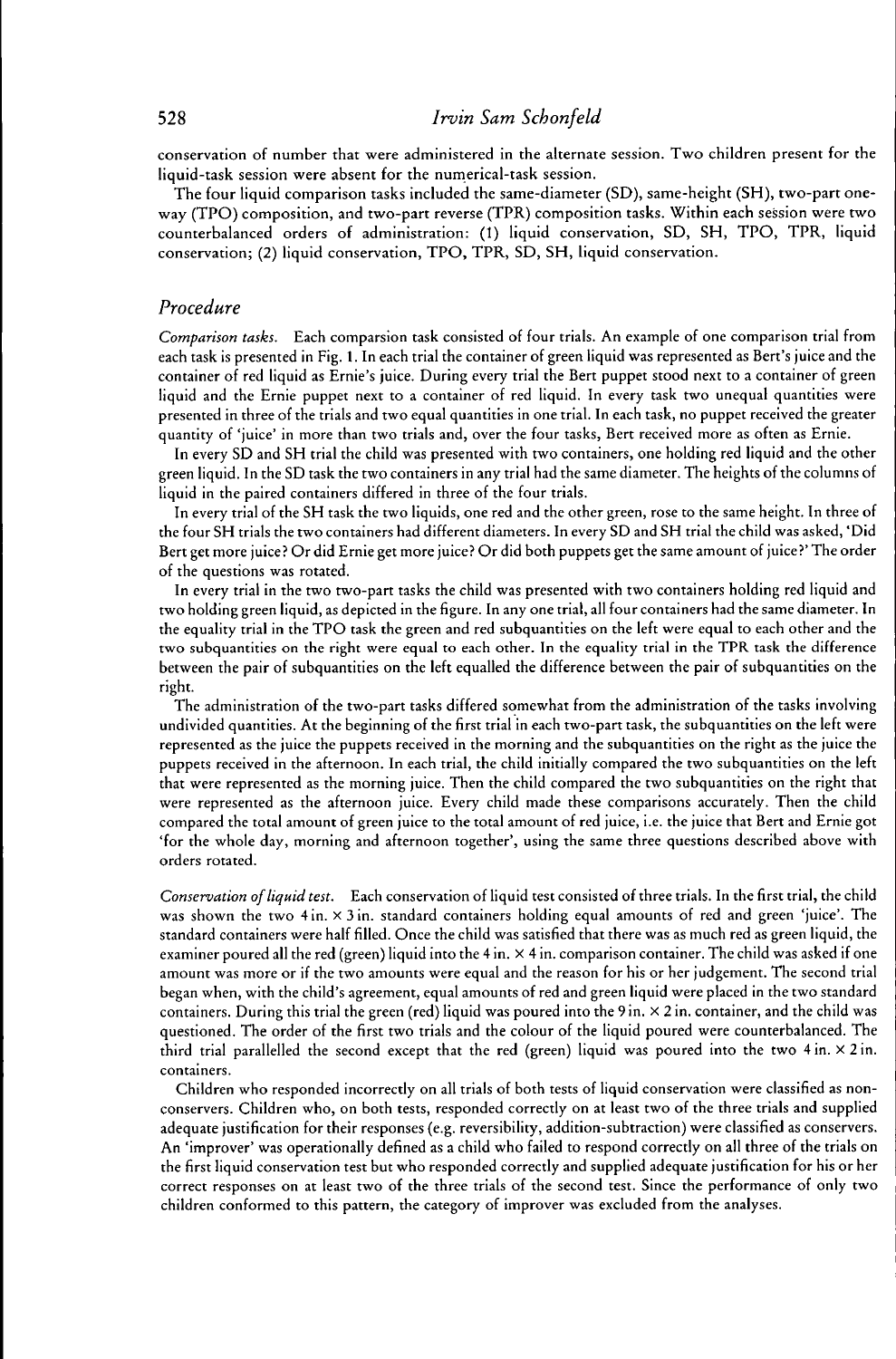*Conservation of number test.* During the alternate session, a conservation of number test was administered to the children twice, before and after the series of numerical comparison tasks not relevant to this study. Each test consisted of three trials. At the beginning of the first trial, the examiner placed before the child a row of eight black (red) checkers and asked the child to take from a bag the same number of red (black) checkers. The examiner recorded whether or not the child aligned the two sets of checkers one-to-one. Once the two rows of checkers were put in one-to-one correspondence (either by the child or the examiner) the child witnessed each of three transformations of one of the rows. The examiner compressed (expanded) a row of checkers and asked the child which row had a greater number or if the two rows had the same number. The examiner also asked the child to give the reasons for his or her response. After restoring the one-to-one correspondence, the examiner expanded (compressed) a row and questioned the child. The order of the first two trials was counterbalanced. Finally, after agam restoring the correspondence, the examiner stacked a row of checkers to form a cylinder and questioned the child.

Based on their responses and justifications, the children were post-stratified according to three operative levels: Level 1 non.-conservers (NCs), Level 2 NCs and conservers. The Level 1 NCs failed to conserve number on both tests and failed to place the checkers in one-to-one correspondence on at least one of the two tests. The Level 2 NCs did not conserve number on either test; however, they placed the checkers in one-to-one correspondence in both tests. The conservers of number responded correctly on at least two of the three trials, on both tests, and adequately justified their responses.

## **Results**

#### *Scale construction*

For the purpose of scale construction, each trial in the comparison tasks was treated as an 'item' as in a paper-and-pencil test. Four scales were constructed *a priori* from the items (trials) employed in the SD, SH, TPO and TPR tasks. The KR-20 reliability  $(r_{11})$  for the scale consisting of the four same-diameter items was unsatisfactory (.23) because there was little variance owing to the fact that children of all levels compared the quantities very accurately. The mean score on the SD scale was 3.86 out of a possible 4.00.

The three SH inequality items formed a satisfactory scale ( $r_{11} = .92$ ). The one excluded SH item involved equal quantities. The item had little variance because the children overwhelmingly identified the quantities as equal. When children erred on the three SH items involving unequal quantities, they judged the two quantities to be equal. The three TPO inequality items ( $r_{11}$  = .70) and the three TPR inequality items ( $r_{11}$  = .79) formed satisfactory scales.

As a check on the adequacy of the final constructed scales (Rubio-Stipec, Shrout, Bird, Canino & Bravo, 1989), the nine items making up the SH, TPO and TPR scales were submitted to a principal components analysis with a varimax rotation. After rotation the items factored exactly as anticipated in the *a priori* scale construction. The items loaded above .60 on the expected factors (see Table 1).

#### *Operative level*

The relation between the children's performance on the liquid and number conservation tests is presented in Table 2. The total number of subjects was reduced from 102 to 98: the two children who completed the session involving liquid quantity but were absent for the session involving discrete quantity and the two 'improvers' were excluded. Consistent with Piaget (1965), Table 2 indicates that *every* child who conserved liquid also conserved number. Most of the children who did not conserve liquid were classified

 $\mathbf{f}$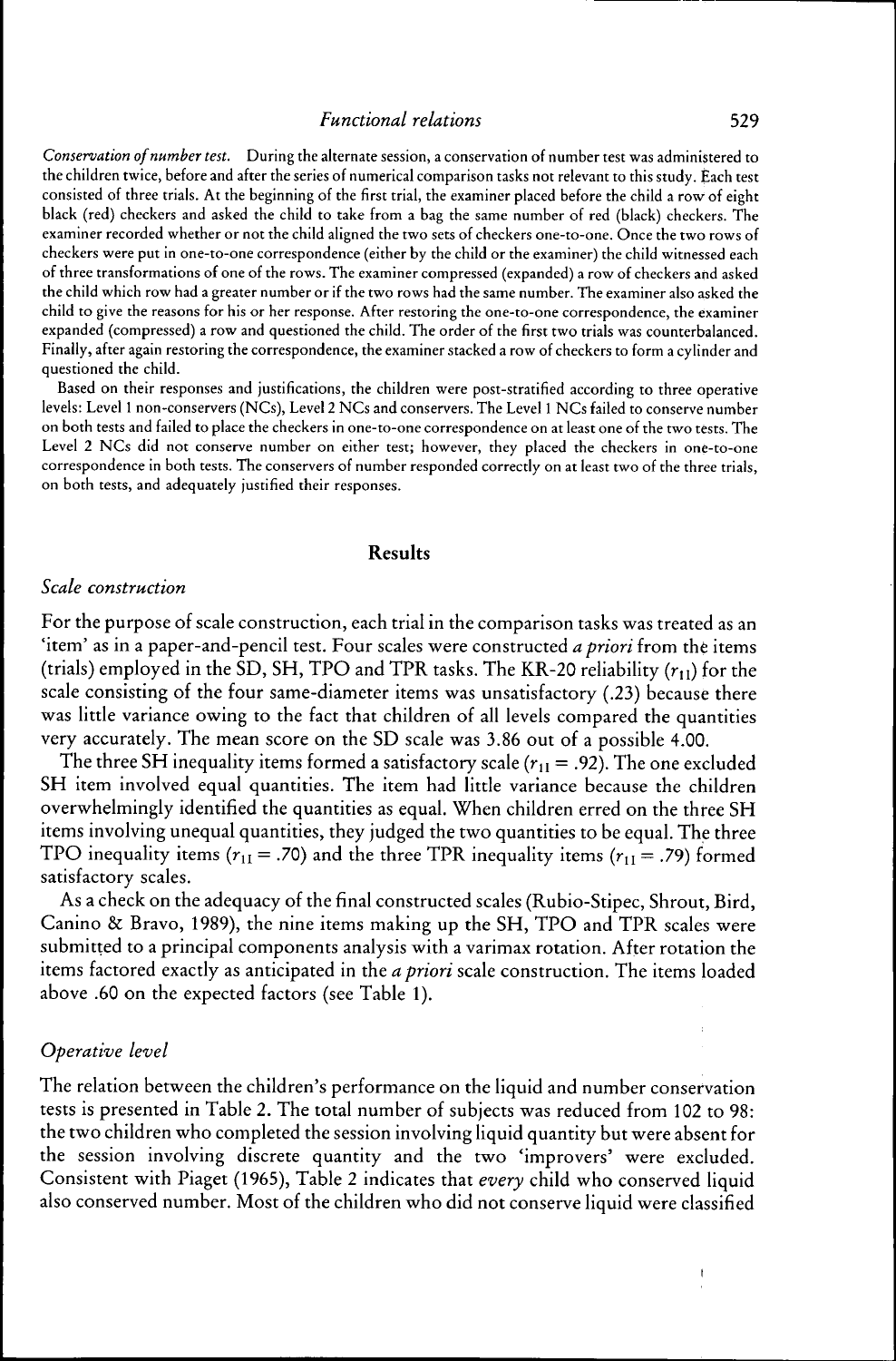|                  |          | Loadings on the rotated factors |          |  |
|------------------|----------|---------------------------------|----------|--|
| Items            | Factor 1 | Factor 2                        | Factor 3 |  |
| SH1              | .94      | .08                             | .15      |  |
| SH <sub>3</sub>  | .92      | .08                             | .18      |  |
| SH <sub>4</sub>  | .84      | .28                             | .16      |  |
| TPO 1            | .21      | .02                             | .82      |  |
| TPO <sub>2</sub> | .10      | .21                             | .79      |  |
| TPO 4            | .15      | .37                             | .63      |  |
| TPR <sub>1</sub> | .10      | .80                             | .12      |  |
| TPR <sub>3</sub> | .11      | .83                             | .14      |  |
| TPR <sub>4</sub> | .18      | .78                             | .23      |  |

**Table 1.** Principal components analysis of the comparison items used in the scale construction: Varimax rotation

*Note.* SH. same-height trials; TPO, two-part one-way trials; TPR, two-part reverse trials

|                     | Liquid conservation |                |    |            |  |
|---------------------|---------------------|----------------|----|------------|--|
|                     |                     | Non-conservers |    | Conservers |  |
| Number conservation | N                   | (%)            | N  | $( \% )$   |  |
| Level 1 NCs         | 21                  | (33)           |    | (0)        |  |
| Level 2 NCs         | 38                  | (59)           | 0  | (0)        |  |
| Conservers          | 5                   | (8)            | 34 | (100)      |  |
| Total               | 64                  |                | 34 |            |  |

**Table 2.** Performance on the liquid and number conservation tests

as either Level 1 or Level 2 NCs based on their performance on the number conservation tests. Only 8 per cent of the children who did not conserve liquid were classified as conservers of number.

Based on the distribution of subjects, each child was operationally defined, independently of his or her performance on the comparison tasks, as a member of one of three operative levels (OLs). The children assigned to OL-1 were both non-conservers of liquid and Level 1 NCs. The children assigned to OL-2 were non-conservers of liquid; they, however, could be either Level 2 NCs or conservers of number. The children assigned to OL-3 conserved both liquid and number. The assignment of subjects to developmental levels within this three-level scheme, although somewhat arbitrary, provides for well-known landmarks against which to anchor performance on the comparison tasks.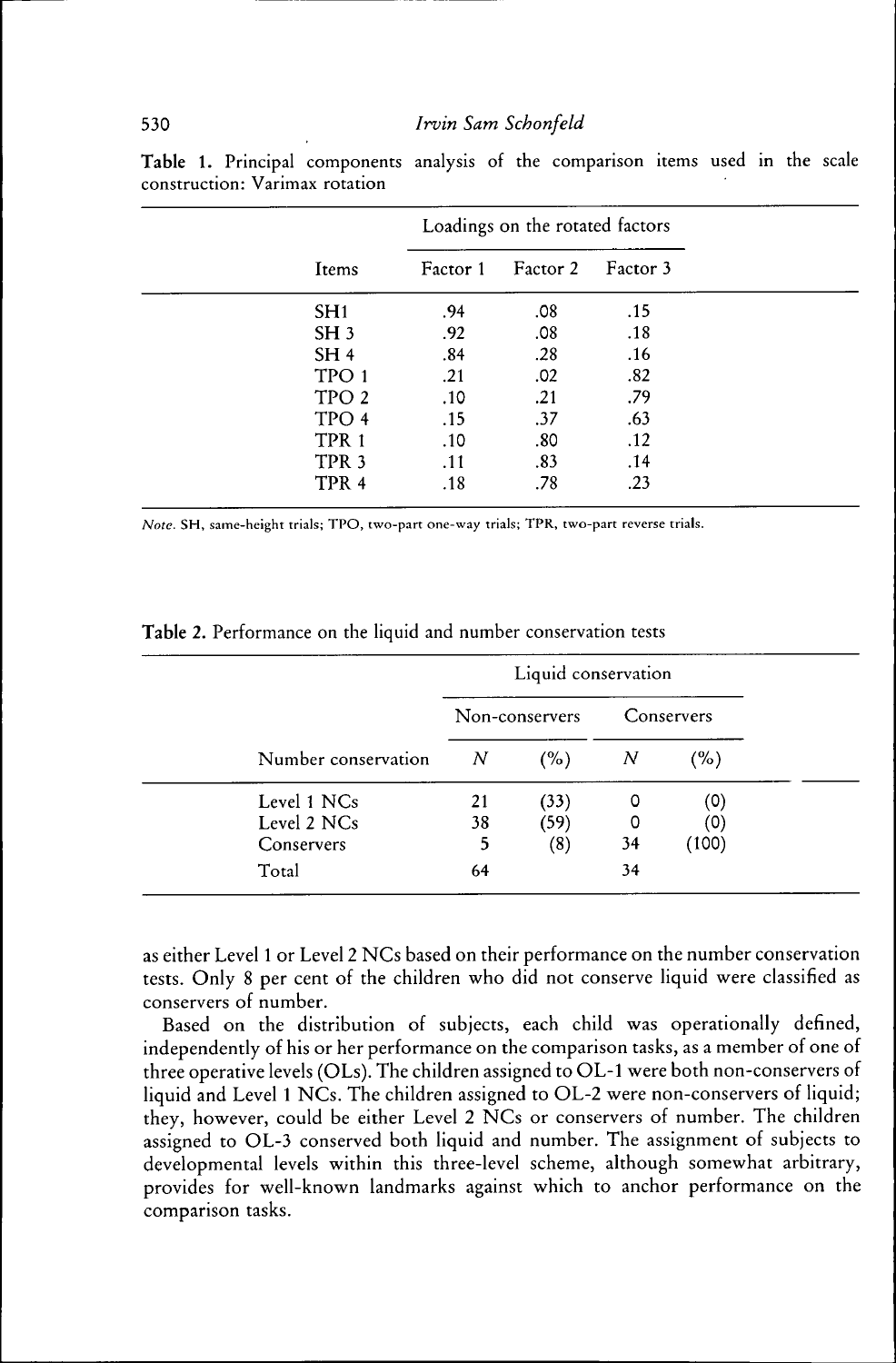# *Performance of pre-operational children*

It was expected that pre-operational children would show some success on comparison tasks that reflect elementary functional relations. As described earlier, children of all OLs demonstrated great accuracy on the SD items. It was expected that pre-operational children would demonstrate some success on the TPO items. The expected proportion of correct responses given random responding on each three-item scale was 1.00 since the child had to choose from among three response alternatives. Scale means for the children are presented in Table 3. The mean score of the OL-1 children on the TPO scale was in the expected direction, but not statistically significant ( $t(20) = 1.43$ ,  $p < .20$ , two-tail). By contrast, the mean score of the OL-2 children on the scale was significantly better than chance ( $t(42) = 4.15, p < .001$ ). Five OL-2 children conserved number but not liquid. To be conservative, the second *t* test was repeated with the five excluded. The group mean still significantly exceeded chance on the TPO scale  $(M = 1.66, t(37) = 3.40, p < 0.001)$ . On the TPR scale OL-1 children performed at chance levels  $(t/20) = -1.04$ , n.s.) and OL-2 children performed at marginally better levels  $(t(42) = 1.74, p < .10)$  [with the five conservers of number excluded  $(M = 1.29, t(37) = 1.48, p < .20)$ .

The OL-1 and OL-2 children responded to the SH items at levels much worse than chance  $(t(20) = -1.91, p < .05$  and  $t(42) = -5.92, p < .001$ , respectively), virtually always indicating that the two puppets had the same amount. The result for the OL-2 children was similar if the five conservers of number were excluded  $(M = .34, )$  $t(37)=-4.98, p < .001$ ).

| Measure                    | $OL-1$ | $OL-2$         | OL-3<br>$(N = 21)$ $(N = 43)$ $(N = 34)$ | $\overline{F}$ | p    |           |
|----------------------------|--------|----------------|------------------------------------------|----------------|------|-----------|
| SH.                        |        |                |                                          |                |      |           |
| М                          | 0.57   | 0.30           | 2.00                                     | 26.18          | .001 |           |
| <b>SD</b>                  | 1.02   | .77            | 1.34                                     |                |      |           |
| <b>TPO</b>                 |        |                |                                          |                |      |           |
| $\boldsymbol{\mathcal{M}}$ | 1.33   | 1.74<br>$\sim$ | 2.70                                     | 14.40          | .001 |           |
| <b>SD</b>                  | 1.06   | 1.17           | .68                                      |                |      | $\lambda$ |
| <b>TPR</b>                 |        |                |                                          |                |      | ÷         |
| M                          | 0.76   | 1.32           | 2.23                                     | 11.97          | .001 |           |
| SD                         | 1.04   | 1.22           | 1.07                                     |                |      |           |
|                            |        |                |                                          |                |      |           |

Table 3. The scale means, standard deviations and test statistics

*Note.* Scores are presented as number correct; 3 is the highest possible score. SH, same-height scale; TPO, two-part one-way scale; TPR, two-part reverse scale.

## *Comparisons by operative level*

It was expected that children's performance on each of the scales would vary directly with OL as operationalized by their performance on the conservation tests. Three one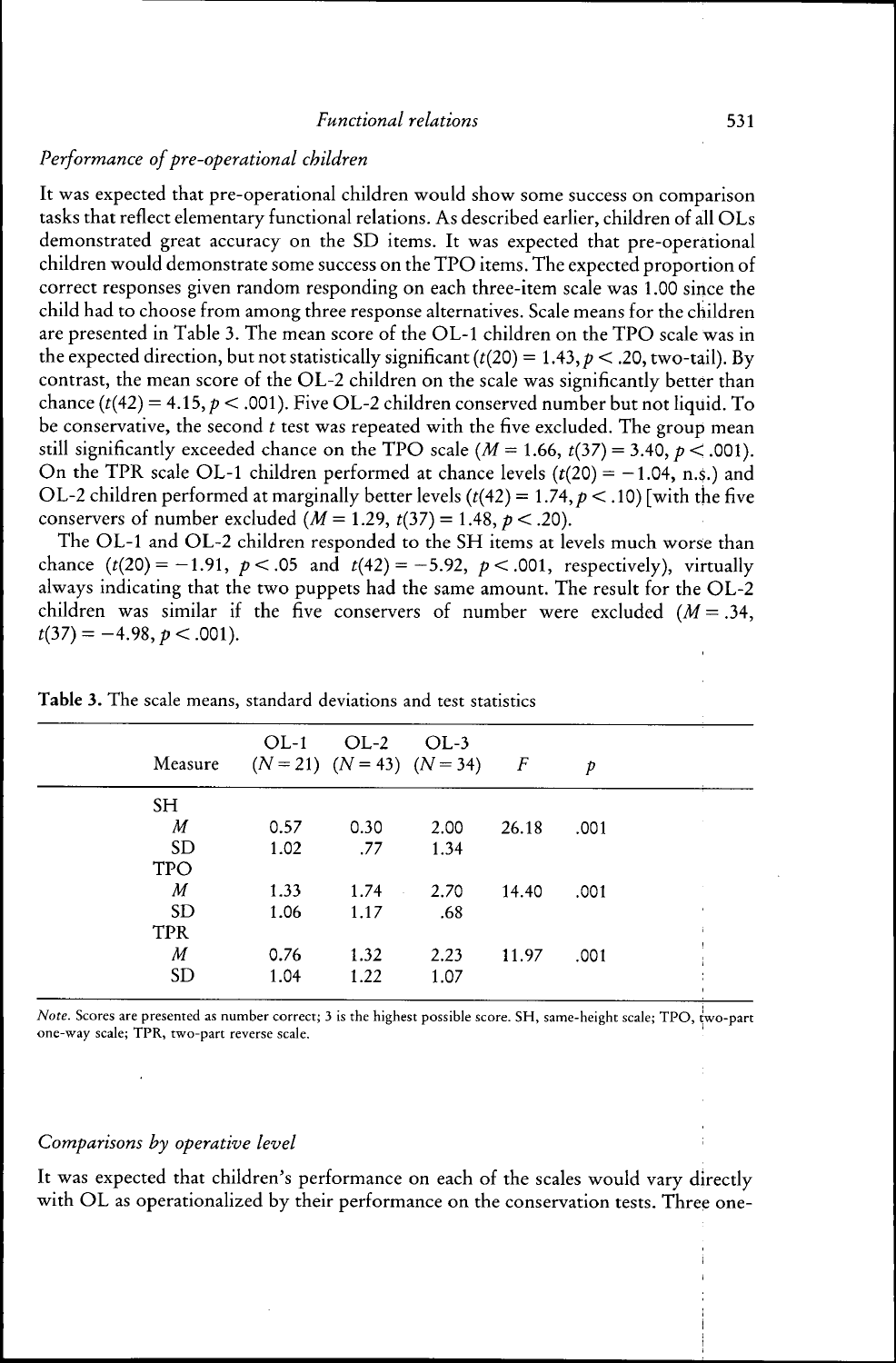way analyses of variance, reported in Table 3, demonstrated an association *(p <* .001) between the scale means and the OL variable.' Pairwise comparisons employing Tukey's Honest Significant Differences *(p <* .05) indicated that on the SH, TPO and TPR scales, OL-3 children performed significantly better than OL-1 and OL-2 children. Tests for trends revealed that both two-part tasks were linearly *(p < .001)* related to OL. A quadratic trend  $(p < .001)$  was evident for the SH scale, reflecting the observation that performance did not improve from OL-1 to OL-2, but did improve sharply at  $OL-3.$ 

A test of the relative difficulty of the two two-part scales was conducted by means of a profile analysis (Morrison, 1976). In conducting the profile analysis a composite variable was created, *a priori,* from the difference between the two scales. No interaction between scale differences and OL was detected  $(F(2,95) = .10)$  indicating that the size of the scale differences was not conditioned on operative level. The analysis revealed significant differences  $(F(1,95) = 13.29, p < .001)$  that were consistent with the view that the TPR scale was more difficult.

# *Correlations among the scales and factor analyses*

The correlations among the scales, the OL variable, and age are presented in Table 4. All correlations were significant *(p <* .001). Table 4 also presents the correlation coefficients corrected for attenuation due to unreliability in the scales, but not in the OL measure or in age. No reliability estimate was obtained for the conservation tests. Age in months was derived from records and assumed to be measured without error. The median correlation among the three scales was .39 and the median corrected correlation was .49.

The median correlation between OL and the three scales was .47 (corrected, .50) and the median correlation between age and the three scales was .54 (corrected, .61). Two factors bear on the finding that, compared with OL, age had slightly higher correlations with the scales: (1) age had considerably more variance than the three-valued OL variable; (2) age was measured with less error.

Using the uncorrected correlations, a principal components analysis (see Table 5) was conducted on the three scales and OL. The purpose of this principal components analysis was different from the item-level analyses that were conducted earlier for the purpose of corroborating the *a priori* scale construction. The principal components analysis described in Table 5 presumed the completion of scale construction, and was aimed at a broad concern, namely, 'the explication of constructs' (Nunnally, 1978). Since only one factor was extracted a rotation was not warranted. The analysis was repeated with age added. A unitary factor was again extracted. The pattern of loadings on the scales and OL was highly similar to the pattern of loadings obtained in the first analysis.

<sup>&</sup>lt;sup>1</sup> The analyses were repeated with age controlled (each of the tests was one-tailed because the direction of the correlation between OL and each of the scales was thought to be positive). The relation between OL and each scale was reduced when age was controlled: SH scale (p < .007); TPO-SD (p < .08); TPR-SD (p < .16). Age and OL were highly confounded. Only one OL-3 child was found among the 4-year-olds and two were found among the 5-year-olds. No OL-1 children were found among the 6- and 7-year-olds. Age, however, is not considered an exogenous variable that affects knowledge of functional relations (see Wohlwill, 1973, for a discussion of age as an independent variable in developmental research). Problems in comparing the relative predictive power of age and OL are treated in the section on factor analysis.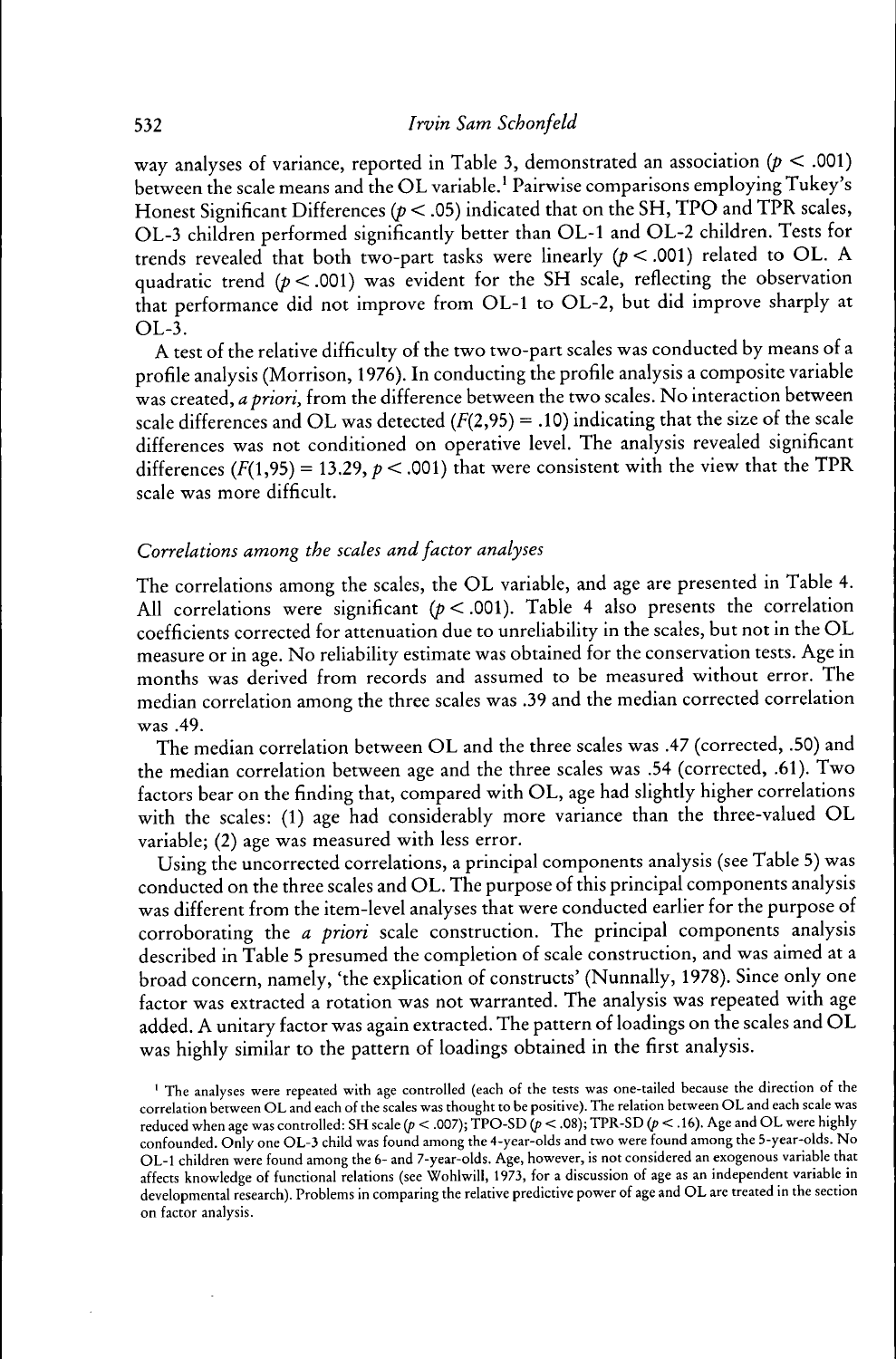| Measure 1 2 3 4 5                |  |     |  |
|----------------------------------|--|-----|--|
| $1.$ SH $ .48$ $.39$ $.49$ $.50$ |  |     |  |
| 2. TPO $.39 - .60$ $.56$ $.64$   |  |     |  |
| 3. TPR $.34$ $.45$ $ .50$        |  | .61 |  |
| 4. OL .47 .47 .44 - .70          |  |     |  |
| 5. Age .47 .54 .54 .70           |  |     |  |

**Table** 4. The correlations among the measures: Pearson correlation coefficients below the diagonal and the corrected correlation coefficients above the diagonal

*Note, p <* .001 for all Pearson correlation coefficients. SH, same-height scale; TPO, two-part one-way scale; TPR, two-part reverse scale; OL, operative level.

**Table 5.** Principal components analysis of the three scales and OL without and with age

| Measure    | Without age With age |     |  |
|------------|----------------------|-----|--|
| <b>SH</b>  | .72                  | .68 |  |
| <b>TPO</b> | .77                  | .74 |  |
| <b>TPR</b> | .73                  | .72 |  |
| OL         | .80                  | .82 |  |
| Age        |                      | .87 |  |

*Note.* SH, same-height scale; TPO, two-part one-way scale; TPR, two-part reverse scale; OL, operative level.

## *Response patterns to the TPO and TPR items*

An analysis of the pattern of responses provided clues to the processes the children used in judging the quantities. For example, the third TPO item, an 'equals + greater' composition, differed from the other two items, both 'greater + greater' compositions. In the third item, the two 'morning' liquids were equally tall and taller than the two (unequal) 'afternoon' liquids. If children used a strategy in which they judged the total quantity of liquid on the basis of the height of the tallest column of liquid, one would expect the children to err more frequently on this item (by judging the total quantities of R and G to be the same) more often than on the two 'greater + greater' TPO items.

Analyses of the responses at the item level indicated that the three TPO items were about equally difficult despite the third item in the scale reflecting an 'equals + greater' composition. Of the subjects who passed the first item, a 'greater + greater' item, 78 per cent also passed the third item in the scale, the 'equals + greater' item; 64 per cent of the subjects who did not pass the first item also failed to pass the third item. Similar patterns existed between the second and third items (76 per cent of those who passed the second passed the third and 69 per cent of those who failed the second failed the third) and between the first and second items, two 'greater + greater' items (88 per cent of those who passed the first passed the second and 58 per cent of those who failed the first failed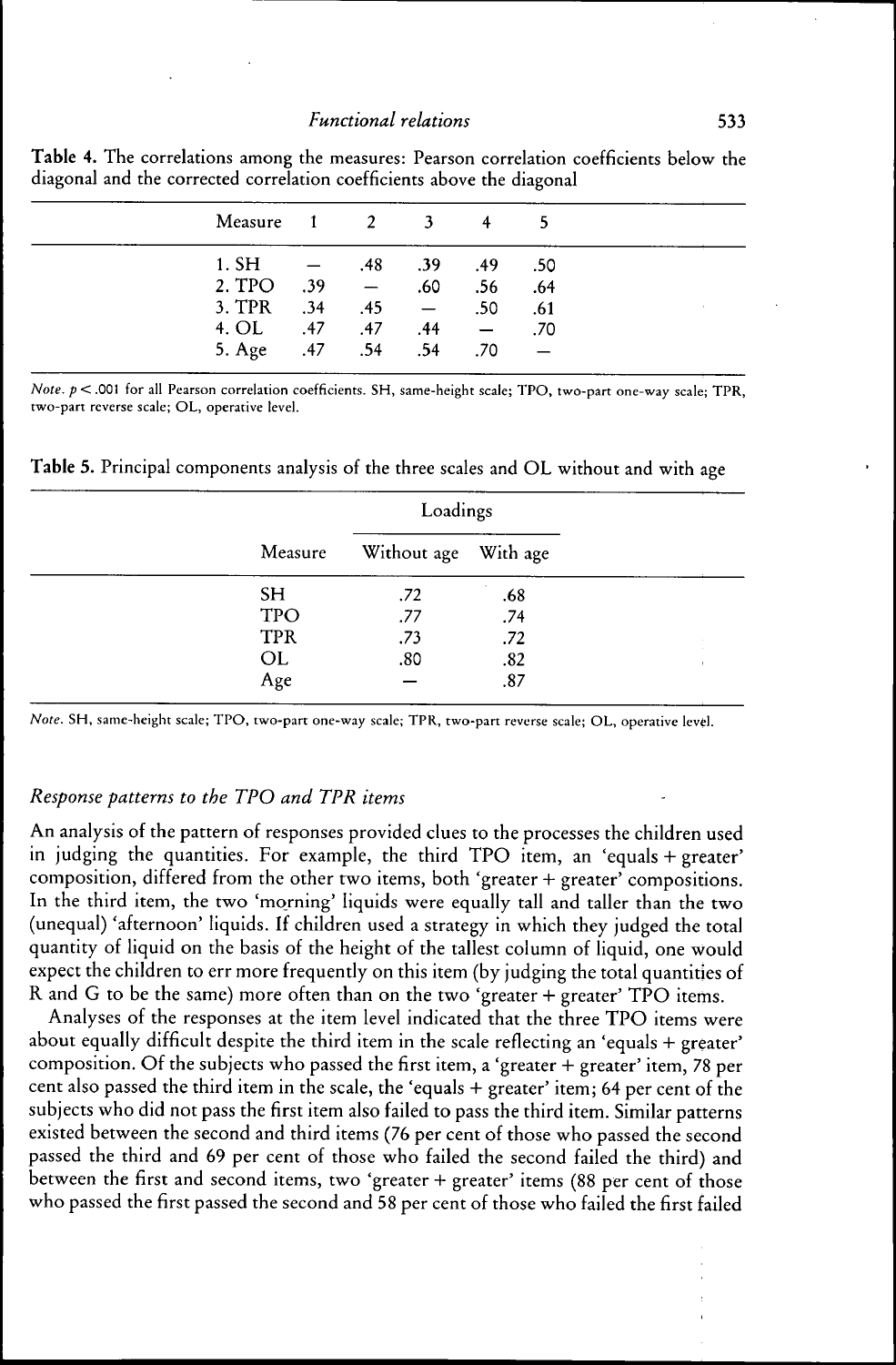the second). The three TPR items were also about equally difficult but more difficult than the three TPO items.

When the children erred on the TPO items, they tended to indicate that the two quantities were the same. This pattern did not vary much between the 'equal + greater' and the 'greater + greater' items (22 per cent of all responses to the first item; 24 per cent to the second; and 26 per cent to the third). Similarly, when children erred on the three inequality items making up the TPR scale, they also tended to indicate that the puppets received the same amount: 45 per cent of all responses to the first TPR item; 37 per cent to the second; and 36 per cent to the third.

Observational data on the overt spontaneous behaviour incidental to the children's judgements were recorded on a subsample of 20 youngsters, not sufficient for quantitative analysis, but enough to suggest processes that might be implicated in performance. One type of response to the TPO items, a 'logical necessity' type of response, was that the puppet who had more in both the morning and the afternoon had to have had more for the whole day. By contrast, a more 'empirical' type of response to both TPO and TPR items involved the children describing what would happen if the red morning liquid were poured into the glass containing the red afternoon liquid and the green morning liquid into the glass containing the green afternoon liquid. They identified the liquid that would rise highest or overflow as the greater quantity. A different, crossreferencing type of solution to the TPR items involved comparing Rl with G2 and R2 with G1. For example, although  $R1 > G1$  and  $G2 > R2$ , the child indicated that  $R1 > G2$ and  $R2 > G1$ , therefore  $R > G$ . Another type of response to the TPR items involved a comparison of the size of one puppet's advantage in the morning to the size of the other puppet's advantage in the afternoon in deciding who had more for the whole day. There were two subtypes of this response. Some youngsters would use their fingers to compare the differences; other children would visually inspect the differences.

# **Discussion**

Children of all levels performed well on the SD comparisons, demonstrating virtually error-free performance on a task in which quantity was indexed by height. Partly consistent with the first hypothesis, OL-2, but not OL-1, children performed at better than chance levels on comparisons that involved one-way compositions of functional relations. As anticipated in the second hypothesis, the TPR task was more difficult than the TPO. Consistent with the third hypothesis, performance on the SH, TPO and TPR tasks was highly related to OL as independently indexed by tests of conservation. As anticipated in hypotheses three and four, the correlational and factor-analytical findings reveal consistency across measures and suggest that a unitary, developmental factor underlies performance differences.

Consistent with Schonfeld (1990), the findings suggest that children's performance on comparison tasks improves in two ways: at advanced levels (1) the understanding of more complex functional relations emerges and (2) thinking becomes increasingly exact, facilitating improvement in cognitive performances in which the more advanced preoperational (i.e. OL-2) children demonstrate some preliminary competence (i.e. TPO items). The findings pertaining to the specific cognitive accomplishments of pre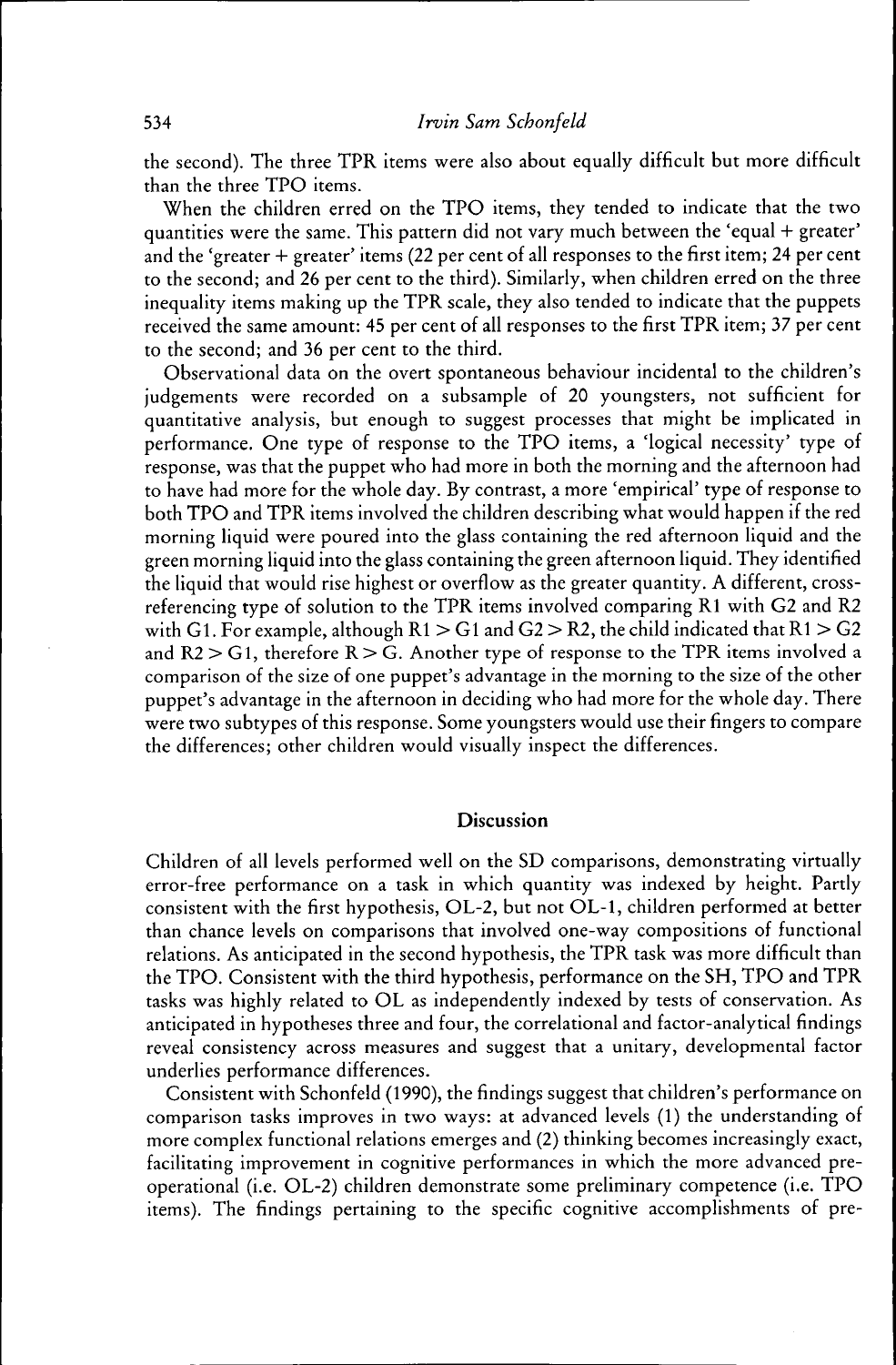operational children were consistent with results on cognate discrete-quantity tasks (Schonfeld, 1986, 1990).

The correlations among the liquid scales tended to be lower than the correlations among the discrete-quantity scales (median  $r = .52$ , median corrected  $r = .70$  in Schonfeld, 1990;  $r = .68$  for Scales 1 and 2, corrected  $r = .84$  in Schonfeld, 1986). The most reasonable explanation for the difference is that the liquid scales had considerably less variance than the discrete-quantity scales. Each liquid scale comprised only three items and the discrete quantity scales included as many as 14 items (Schonfeld, 1990). The average size of the correlation coefficients among the liquid scales, however, was consistent with findings obtained by de Ribaupierre, Rieben & Lautrey (1985), who employed a different set of Piagetian tasks and a more conservative computational method.

The factor-analytical results were consistent with Lautrey, de Ribaupierre & Rieben (1990), who also found a general developmental factor. Lautrey *et al.* (1990), however, identified two additional minor factors that they argued reflected intra-individual decalage, or a type of decalage that occurs in opposite directions in different children (Lautrey *et al.,* 1985; Rieben & de Ribaupierre, 1990). Evidence for grossly heterogeneous decalage between tasks (model Id in Figure 1 in Lautrey *et al.,* 1985; de Ribaupierre *et al.,* 1985), however, was weak.

One explanation of the two-part findings is that the tasks did not tap the children's OL-related understanding of the composition of functions; the children, in comparing the quantities, may have employed alternative procedures that were unrelated to OL. Children's performance could have been governed by the criterion stimuli (cf. Wallach, 1969) they learned to employ in everyday contexts, like determining who around the breakfast table got more milk to drink. The leading criterion stimulus used in comparing liquid quantity is the height of the liquid in a container. Although relative height is an imperfect indicator of quantity, height is often an adequate indicator. By judging quantity purely on the basis of the height of the tallest column of liquid, a child, responding to two of the TPO items, could identify the puppet who obtained more juice to drink 'for the whole day' because the puppet with the one glass having the tallest column of liquid also had more in aggregate.

Such an attentional estimation procedure circumvents the need to integrate information from the morning and afternoon comparisons in comparing the overall quantities; the child needs only to fix his or her attention on the one container having the tallest column of liquid—a variant of Bryant & Trabasso's (1971) 'absolute' response—in order to ascertam the larger quantity. This explanation, however, is inadequate for a number of reasons. First, the tasks were organized to take advantage of the 'affordance' (Miller, 1984) provided by framing them in terms of puppets having quantities of juice to drink. The tasks did not confront the children with unusually abstract notions of quantity; rather, the children were prompted to use 'normal procedures' for interpreting the problems (McGarrigle & Donaldson, 1974). Second, children performed virtually error-free on the SD task. If performance on the TPO task could be explained simply by a strategy in which the child fixed on the tallest liquid, performance on the TPO task (especially for the first two items) should have been equally free of errors. The TPO task turned out to be considerably more difficult than the SD task.

Third, if a fix-on-height strategy governed the children's judgements, their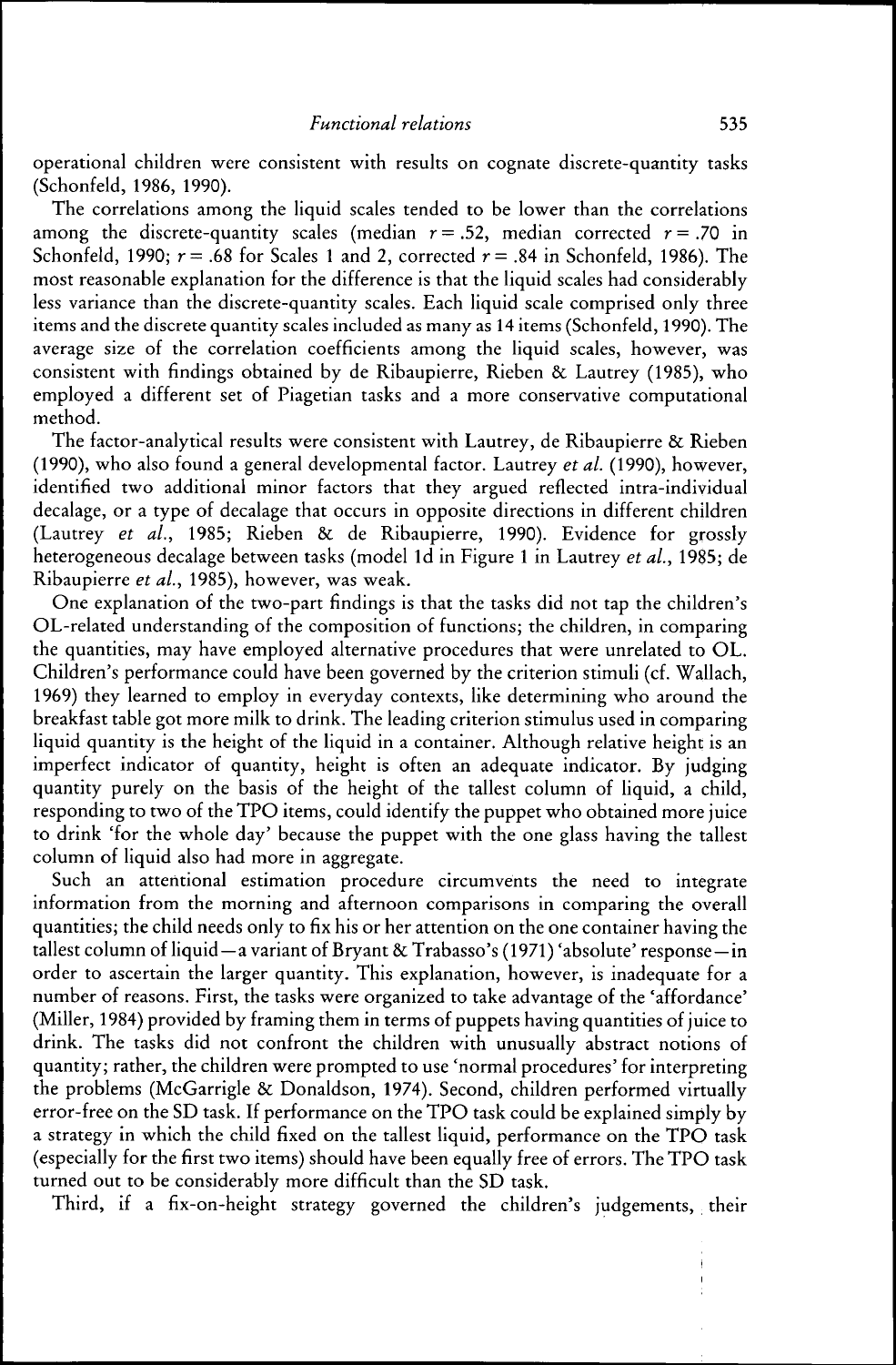performance on the third TPO (equals *+* greater *-^* greater) item would have been worse than their performance on the first two TPO (greater + greater  $\rightarrow$  greater) items. Analyses of item-level response patterns indicated that the three TPO items were approximately equal in difficulty. Fourth, the item analyses also indicated that, when the children erred, they tended to judge the two-part quantities to be equal. An anonymous reviewer suggested that this finding indicates that the children 'combined two partial comparisons' qualitatively, if not quantitatively.

Finally, the procedure employed to introduce both two-part tasks was designed to draw the child's attention to all four containers trial after trial. The evidence drawn from the spontaneous overt behaviours in the subsample indicates that children who responded correctly considered all four glasses (for example, by imagining what would happen if the two morning juices were poured into the glasses containing the same-colour afternoon juices). Furthermore, the TPR task required no more attentional resources (see Chapman & Lindenberger, 1989) than the TPO task; however, the TPR task, consistent with its greater integrational requirements, was more difficult.

Within the context of the psychology of functions, compensation refers to the ability to coordinate, or integrate, functional relations, including relations involving static, or untransformed, quantity (Piaget *et al.,* 1977), much like the quantities examined here. The spontaneous overt behaviours indicate that children differ in how they integrate dimensions to arrive at the right answer. For example, one type of response to the TPO task found it logically inescapable that greater and greater yield greater. Another type of response to the TPO and T'PR tasks involved anticipatory imagery of the results of pouring liquid from one glass into another (the children were not permitted to move the liquid). This procedure probably carried with it some evolving estimation strategies (cf. Klahr & Wallace, 1973) that should be explored in future research. A different type of response to the TPR task involved the mental cross-referencing of Rl with G2 and R2 with Gl. Yet another type of response to the TPR task involved a direct comparison of the within-morning and within-afternoon differences, sometimes with the help of crude finger measurement and sometimes by observation of the differences. The findings indicate that children's emergent integrative capacities are multifaceted.

Of course, many of the children erred in approaching the tasks. In distinguishing between invention and learning, Siegler *&c* Vago (1978), in studying children's knowledge of the relative fullness of glasses of liquid, found that 6- and 7-year-olds are generally unlikley to overcome the power of the height cue by developing a proportionality rule. Siegler & Vago (1978) showed, however, that children of this age group are capable of learning to apply a proportionality rule with the help of instruction. In a similar vein, future research that capitalizes on the distinction between invention and learning might explore the conditions under which children who are unlikely to 'invent' the relevant functional schemes may profit from instruction on functional relations. One might, for example, develop teachable solution procedures that help children solve the TPR tasks by physically, or mentally, moving closer glasses that are initially removed from each other (e.g. Rl and G2) or by pouring liquids. Cowan (1987) and Schonfeld (1986) demonstrated that procedural aids can improve the performance of children engaged in discrete-quantity comparison tasks that require knowledge of functional relations.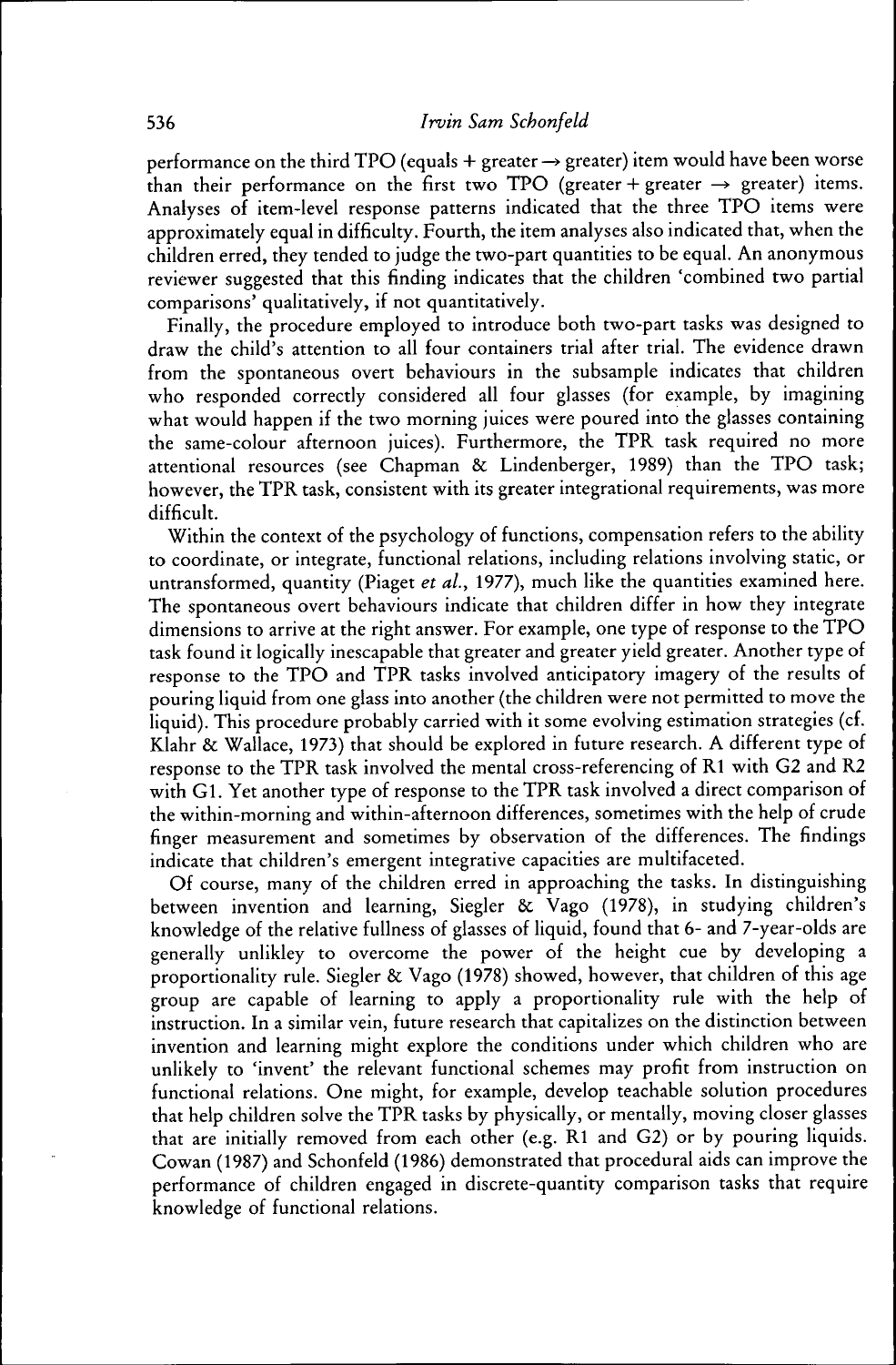#### Acknowledgements

This article involves a substantive reanalysis of data collected in one of the studies conducted for my doctoral dissertation. The dissertation was submitted to the City University of New York in partial fulfilment of the requirements for the PhD degree. I thank Harry Beilin, Geoffrey Saxe and three anonymous reviewers for their critical reading of an earlier version of this paper. Special thanks are extended to Bennett Gewirtz, Alan Gross and George Schonfeld.

# References

- Beilin, H. (1992). Piaget's enduring contribution to developmental psychology. *Developmental Psychology,* 28, 191-204. *'^*
- Bryant, P. E. & Trabasso, T. (1971). Transitive inferences and memory in young children. *Nature,* 232 456-458. ' '
- Chapman, M. & Lindenberger, U. (1989). Concrete operations and attentional capacity. *Journal of Experimental Child Psychology, 47,* 236-258. •
- Cowan, R. (1987). Assessing children's understanding of one-to-one correspondence. *British Journal of Developmental Psychology, 5,* 149-153.
- Davidson, P. (1987). Early function concepts: Their development and relation to certain mathematical and logical abilities. Child Development, 58, 1542-1555. and logical abilities. *Child Development,* 58, 1542-1555.
- $\mathcal{L}$  sources, P. (1988). Picture interpretation of cognitive development: A neglected contribution. *Human Development,* 31, 225-244.
- the development of concrete operations. In V. L. Shulman, L. C. R. Restaino-Baumann, & L. Butler (Eds), The Future of Piagetian Theory, pp. 175-200. New York: Plenum.
- <sup>ean,</sup> A. L. & Deist, S. (1980). Children's precocious anticipatory images Dean, A. L. & Deist, S. (1980). Children's precocious anticipatory images. *Child Development* 51
- Kaplan, B. J. (1987). Are the operations the same in traditional and nontraditional conservation tasks?<br>Perceptual and Motor Skills, 65, 300. Receptual and Motor Skills, 65, 300.
- ahr, D. & Wallace, J. G. (1973). 5  $K$  conservation of quantity. *Cognitive Psychology*, 4, 301–327.
- utrey, J., de Ribaupierre, A. & Rieben, L. (1985). Intraindiv concrete operations: Relations between logical and infralogical operations. Genetic, Social, and<br>General Psychology Monographs, 111, 167-192. concrete operations: Relations between logical and infralogical operations. *Genetic, Social, and*
- actery, J., ac Ribaupierre, A. & Rieben, L. (1990).<br>cognitif évolué evec des fausses de l cognitif évalué avec des épreuves piagetiennes: Une application de l'analyse des correspondences.<br>Cabiers de Psychologie Cognitif, 6, 575-613.
- McGarrigle, J. & Donaldson, M. (1974). Conservation accidents. Cognition, 3, 341-350.
- McShane, J. & Morrison, D. L. (1983). How young children pour equal quantities: A case of pseudocompensation. Journal of Experimental Child Psychology, 35, 21-29.
- McShane, J. & Morrison, D. L. (1985). Are young children's judgements of liquid inequality rule guided or stimulus driven? *British Journal of Developmental Psychology*, 3, 57-63.  $M$ iller, P. H. (1973). Artention, to chimulate inequality rule guideline,  $\frac{1}{2}$  and  $\frac{1}{2}$  rule guidelinear incomplex distribution to chimulate guidelinear in the children of liquid in the children of liquid in th
- or stimulus driven. The *Britanian Community dimensions* in the conservation of *Development* 44, 199–136. Development, 44, 129-136.<br>Miller, K. (1984). Children as the measurer of all things: Measurement procedures and the development
- of quantitative concepts. In C. Sophian (Ed.), Origins of Cognitive Skills: The Eighteenth Annual Symposium on Cognition. Hillsdale, NJ: Erlbaum.
- Morrison, D. F. (1976). *Multivariate Statistical Methods*. New York: McGraw-Hill.
- Nunnally, J. (1978). Psychometric Theory. New York: McGraw-Hill.
- Piaget, J. (1965). *The Child's Conception of Number*. New York: Norton, (Original Nunnally, J. (1978). *Psychometric Theory.* New York: McGraw-Hill.
- Piaget, J. (1968). Quantification, conservation, and nativism. Science, 162, 976-979.
- Piaget, J. (1977). Some recent research and its link with a new theory of groupings and conservation based on commutability. Annals of the New York Academy of Science, 291, 350-358. based on commutability. *Annals of the New York Academy of Science,* 291, 350-358; *\*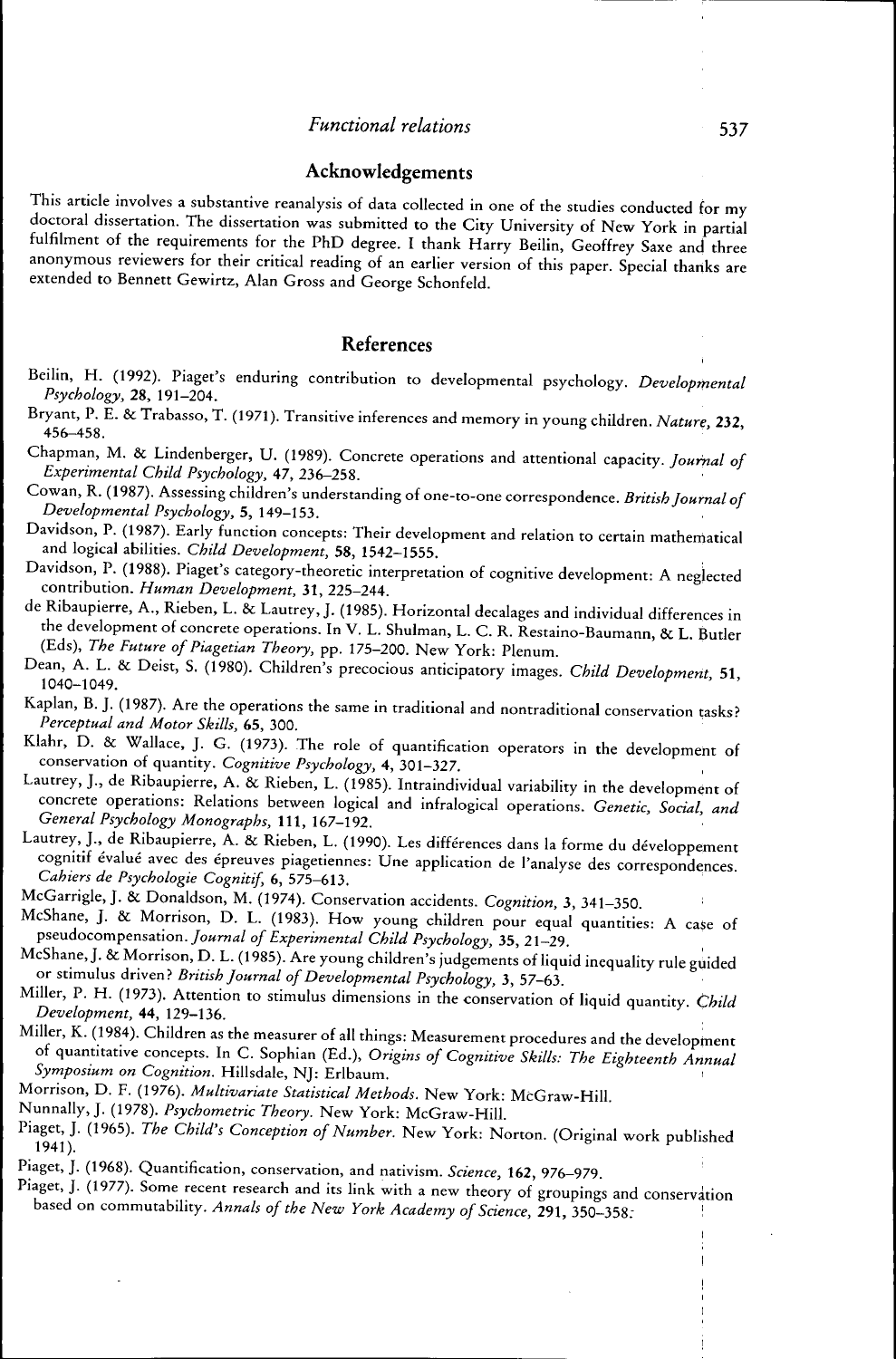- Piaget, J., Grize, J.-B., Szeminska, A. & Vinh Bang (1977). *Epistemology and Psychology of Functions,* Dordrecht, Holland: Reidel. (Original work published 1968).
- Rieben, L. & de Ribaupierre, A. (1990). Structural invariants and individual modes of processing: On the necessity of a minimally structuralist approach of development for education. *Archives de Psychologie,* 58, 29-53.
- Rubio-Stipec, M., Shrout, P. E., Bird, H., Canino, G. & Bravo, M. (1989). Symptom scales of the Diagnostic Interview Schedule: Factor results in Hispanic and Anglo samples. *Psychological Assessment: A fournal of Consulting and Clinical Psychology,* 1, 30-34.
- Schonfeld, I. S. (1986). The Genevan and Cattell-Horn conceptions of intelligence compared: Early implementation of numerical solution aids. *Developmental Psychology,* 22, 204-212.
- Schonfeld, I. S. (1990). The child's understanding of correspondence relations. *Developmental Psychology,* 26, 94-102.
- Siegler, R. S. & Vago, S. (1978). The development of a proportionality concept: Judging relative fullness. *fournal of Experimental Child Psychology,* 25, 371-395.
- Silverman, I. W. & Rose, A. P. (1982). Compensation and conservation. *Psychological Bulletin,* 91,  $80 - 101.$
- Wallach, L. (1969). On the bases of conservation. In D. Elkind & J. H. Flavell (Eds), *Studies in Cognitive Development,* pp. 191-219. New York: Oxford University Press.

Wohlwill, J. (1973). *The Study of Behavioral Development.* New York: Academic Press.

*Received 14 August 1991; revised version received 7 October 1993*